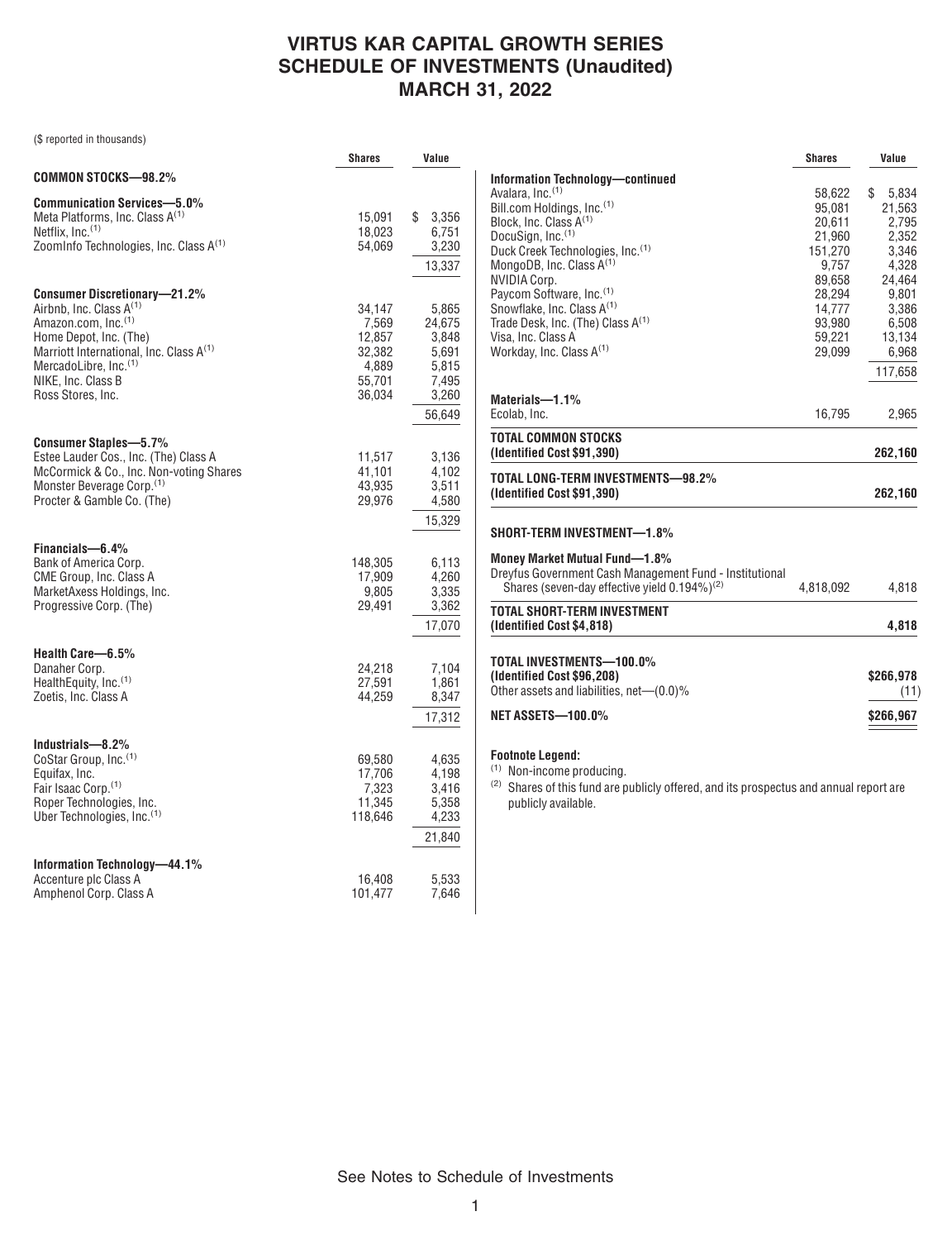### **VIRTUS KAR CAPITAL GROWTH SERIES SCHEDULE OF INVESTMENTS (Unaudited) (Continued) MARCH 31, 2022**

### (\$ reported in thousands)

The following table summarizes the market value of the Series' investments as of March 31, 2022, based on the inputs used to value them (See Security Valuation Note 1 in the Notes to Schedule of Investments):

|                           | Total          |                                 |  |
|---------------------------|----------------|---------------------------------|--|
|                           | Value at       | Level 1<br><b>Quoted Prices</b> |  |
|                           | March 31, 2022 |                                 |  |
| Assets:                   |                |                                 |  |
| <b>Equity Securities:</b> |                |                                 |  |
| <b>Common Stocks</b>      | \$262,160      | \$262,160                       |  |
| Money Market Mutual Fund  | 4,818          | 4.818                           |  |
| Total Investments         | \$266,978      | \$266,978                       |  |
|                           |                |                                 |  |

There were no securities valued using significant observable inputs (Level 2) or significant unobservable inputs (Level 3) at March 31, 2022.

There were no transfers into or out of Level 3 related to securities held at March 31, 2022.

See Notes to Schedule of Investments